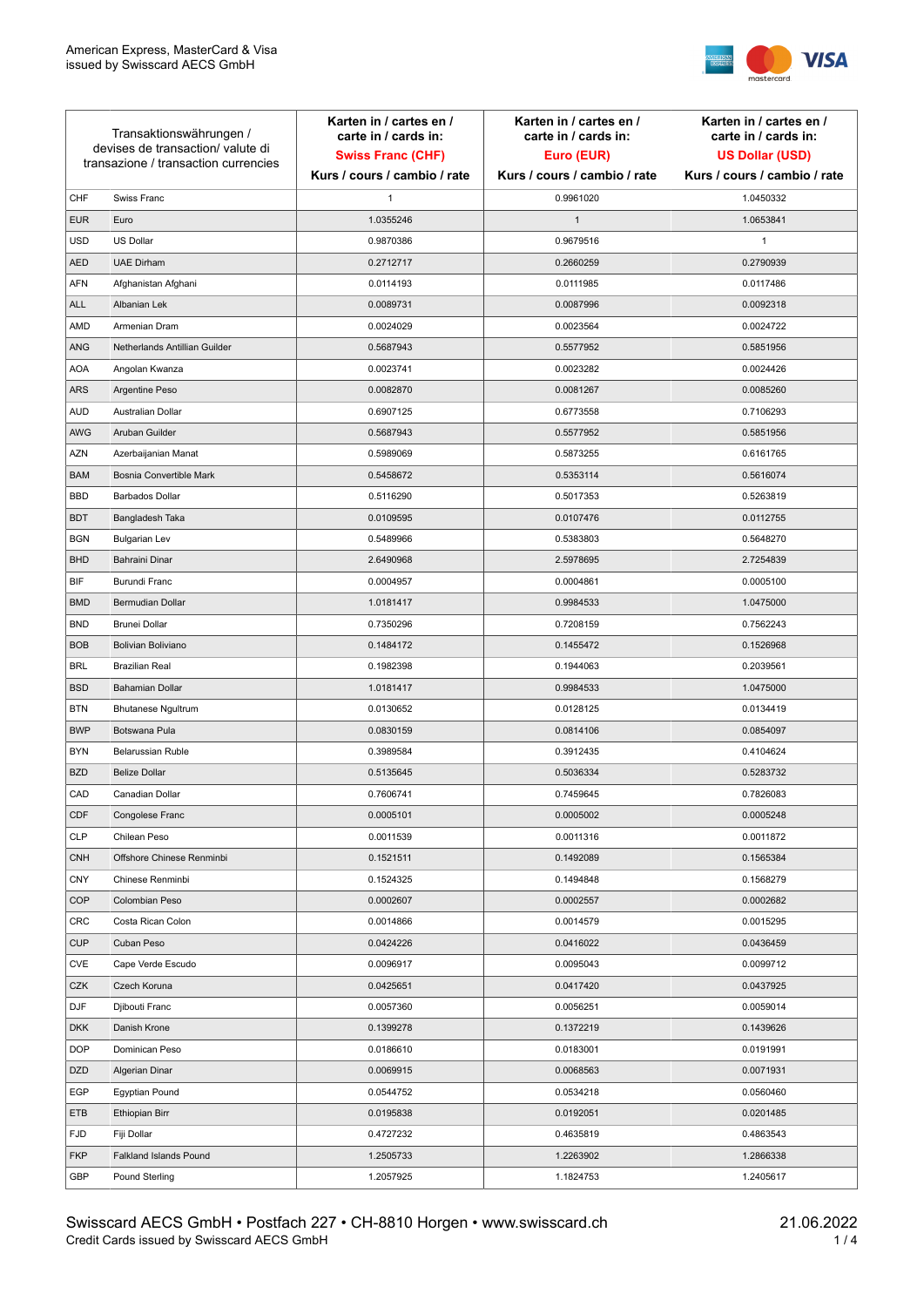

| Transaktionswährungen /<br>devises de transaction/valute di<br>transazione / transaction currencies |                        | Karten in / cartes en /<br>carte in / cards in: | Karten in / cartes en /<br>carte in / cards in: | Karten in / cartes en /<br>carte in / cards in: |
|-----------------------------------------------------------------------------------------------------|------------------------|-------------------------------------------------|-------------------------------------------------|-------------------------------------------------|
|                                                                                                     |                        | <b>Swiss Franc (CHF)</b>                        | Euro (EUR)                                      | <b>US Dollar (USD)</b>                          |
|                                                                                                     |                        | Kurs / cours / cambio / rate                    | Kurs / cours / cambio / rate                    | Kurs / cours / cambio / rate                    |
| <b>GEL</b>                                                                                          | Georgia Lari           | 0.3534389                                       | 0.3466042                                       | 0.3636304                                       |
| <b>GHS</b>                                                                                          | Ghana Cedi             | 0.1413497                                       | 0.1386163                                       | 0.1454255                                       |
| GIP                                                                                                 | Gibraltar Pound        | 1.2505733                                       | 1.2263902                                       | 1.2866338                                       |
| <b>GMD</b>                                                                                          | Gambia Dalasi          | 0.0207742                                       | 0.0203725                                       | 0.0213732                                       |
| <b>GNF</b>                                                                                          | Guinea Franc           | 0.0001178                                       | 0.0001155                                       | 0.0001212                                       |
| <b>GTQ</b>                                                                                          | Guatemala Quetzal      | 0.1317130                                       | 0.1291660                                       | 0.1355110                                       |
| GYD                                                                                                 | Guyana Dollar          | 0.0048665                                       | 0.0047724                                       | 0.0050068                                       |
| <b>HKD</b>                                                                                          | Hong Kong Dollar       | 0.1257500                                       | 0.1233183                                       | 0.1293760                                       |
| <b>HNL</b>                                                                                          | Honduras Lempira       | 0.0414958                                       | 0.0406934                                       | 0.0426923                                       |
| <b>HRK</b>                                                                                          | Croatian Kuna          | 0.1429583                                       | 0.1401938                                       | 0.1470805                                       |
| <b>HTG</b>                                                                                          | Haiti Gourde           | 0.0087245                                       | 0.0085558                                       | 0.0089761                                       |
| <b>HUF</b>                                                                                          | Forint                 | 0.0026496                                       | 0.0025984                                       | 0.0027260                                       |
| <b>IDR</b>                                                                                          | Indonesia Rupiah       | 0.0000691                                       | 0.0000678                                       | 0.0000711                                       |
| ILS                                                                                                 | New Israeli Sheqel     | 0.2897190                                       | 0.2841165                                       | 0.2980731                                       |
| <b>INR</b>                                                                                          | Indian Rupee           | 0.0130781                                       | 0.0128252                                       | 0.0134552                                       |
| IQD                                                                                                 | Iraqi Dinar            | 0.0006974                                       | 0.0006839                                       | 0.0007175                                       |
| <b>ISK</b>                                                                                          | <b>Iceland Krona</b>   | 0.0077009                                       | 0.0075520                                       | 0.0079230                                       |
| JMD                                                                                                 | Jamaican Dollar        | 0.0066975                                       | 0.0065680                                       | 0.0068906                                       |
| <b>JOD</b>                                                                                          | Jordanian Dinar        | 1.4378943                                       | 1.4100888                                       | 1.4793562                                       |
| JPY                                                                                                 | Yen                    | 0.0073368                                       | 0.0071949                                       | 0.0075484                                       |
| <b>KES</b>                                                                                          | Kenyan Shilling        | 0.0086846                                       | 0.0085167                                       | 0.0089350                                       |
| <b>KGS</b>                                                                                          | Kyrgyzstan Som         | 0.0128068                                       | 0.0125591                                       | 0.0131761                                       |
| <b>KHR</b>                                                                                          | Cambodia Riel          | 0.0002508                                       | 0.0002460                                       | 0.0002580                                       |
| <b>KMF</b>                                                                                          | Comoro Franc           | 0.0021705                                       | 0.0021285                                       | 0.0022331                                       |
| <b>KRW</b>                                                                                          | Korean Republic Won    | 0.0007905                                       | 0.0007752                                       | 0.0008133                                       |
| <b>KWD</b>                                                                                          | Kuwaiti Dinar          | 3.2502654                                       | 3.1874130                                       | 3.3439873                                       |
| <b>KYD</b>                                                                                          | Cayman Islands Dollar  | 1.2217705                                       | 1.1981444                                       | 1.2570005                                       |
| KZT                                                                                                 | Kazakhstan Tenge       | 0.0022849                                       | 0.0022407                                       | 0.0023508                                       |
| LAK                                                                                                 | Lao Republic Kip       | 0.0000679                                       | 0.0000666                                       | 0.0000699                                       |
| LBP                                                                                                 | Lebanese Pound         | 0.0000409                                       | 0.0000401                                       | 0.0000421                                       |
| <b>LKR</b>                                                                                          | Sri Lanka Rupee        | 0.0028406                                       | 0.0027857                                       | 0.0029225                                       |
| <b>LRD</b>                                                                                          | Liberian Dollar        | 0.0067204                                       | 0.0065904                                       | 0.0069142                                       |
| <b>LSL</b>                                                                                          | Lesotho Lothi          | 0.0636354                                       | 0.0624048                                       | 0.0654703                                       |
| LYD                                                                                                 | Libyan Dinar           | 0.2111128                                       | 0.2070304                                       | 0.2172003                                       |
| <b>MAD</b>                                                                                          | Moroccan Dirham        | 0.0989846                                       | 0.0970705                                       | 0.1018388                                       |
| MDL                                                                                                 | Moldovan Leu           | 0.0531565                                       | 0.0521286                                       | 0.0546893                                       |
| <b>MGA</b>                                                                                          | Malagasy Ariary        | 0.0002508                                       | 0.0002460                                       | 0.0002580                                       |
| <b>MKD</b>                                                                                          | Macedonia Denar        | 0.0173560                                       | 0.0170204                                       | 0.0178565                                       |
| MMK                                                                                                 | Myanmar Kyat           | 0.0005503                                       | 0.0005397                                       | 0.0005662                                       |
| MNT                                                                                                 | Mongolia Tugrik        | 0.0003253                                       | 0.0003190                                       | 0.0003347                                       |
| <b>MOP</b>                                                                                          | Macao Pataca           | 0.1259920                                       | 0.1235556                                       | 0.1296250                                       |
| <b>MRU</b>                                                                                          | Mauritanian Ouguiya    | 0.0280178                                       | 0.0274760                                       | 0.0288257                                       |
| <b>MUR</b>                                                                                          | <b>Mauritius Rupee</b> | 0.0230521                                       | 0.0226063                                       | 0.0237168                                       |
| <b>MVR</b>                                                                                          | Maldives Rufiyaa       | 0.0659422                                       | 0.0646670                                       | 0.0678437                                       |
| <b>MWK</b>                                                                                          | Malawi Kwacha          | 0.0010000                                       | 0.0009807                                       | 0.0010288                                       |
| <b>MXN</b>                                                                                          | Mexican Peso           | 0.0503301                                       | 0.0493568                                       | 0.0517814                                       |
| <b>MYR</b>                                                                                          | Malaysian Ringgit      | 0.2316525                                       | 0.2271729                                       | 0.2383322                                       |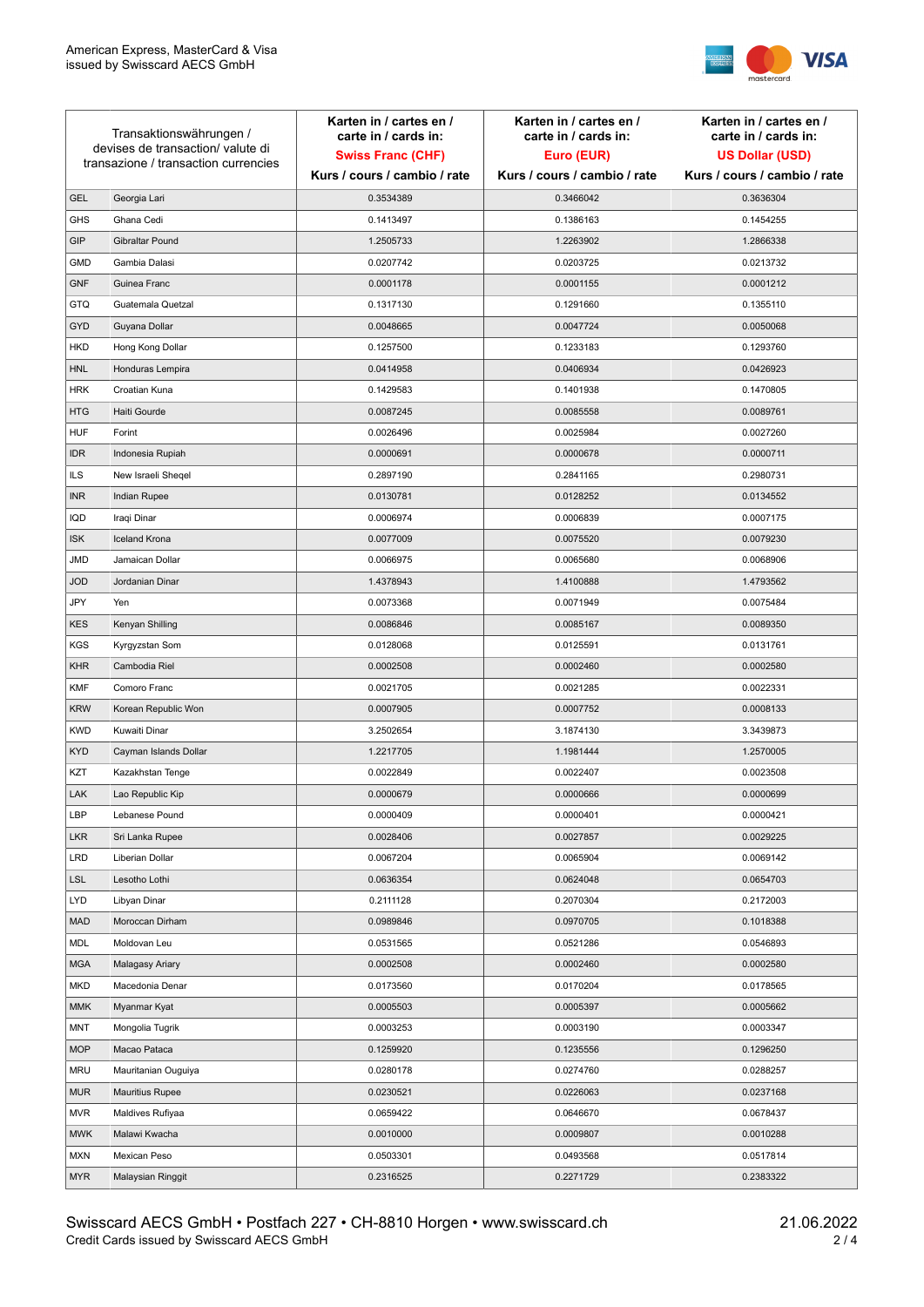

| Transaktionswährungen /<br>devises de transaction/valute di<br>transazione / transaction currencies |                             | Karten in / cartes en /<br>carte in / cards in:<br><b>Swiss Franc (CHF)</b> | Karten in / cartes en /<br>carte in / cards in:<br>Euro (EUR) | Karten in / cartes en /<br>carte in / cards in:<br><b>US Dollar (USD)</b> |
|-----------------------------------------------------------------------------------------------------|-----------------------------|-----------------------------------------------------------------------------|---------------------------------------------------------------|---------------------------------------------------------------------------|
|                                                                                                     |                             | Kurs / cours / cambio / rate                                                | Kurs / cours / cambio / rate                                  | Kurs / cours / cambio / rate                                              |
| <b>MZN</b>                                                                                          | Mozambique Metical          | 0.0159107                                                                   | 0.0156030                                                     | 0.0163695                                                                 |
| <b>NAD</b>                                                                                          | Namibia Dollar              | 0.0636022                                                                   | 0.0623723                                                     | 0.0654362                                                                 |
| <b>NGN</b>                                                                                          | Nigeria Naira               | 0.0024309                                                                   | 0.0023839                                                     | 0.0025010                                                                 |
| <b>NIO</b>                                                                                          | Nicaragua Cordoba Oro       | 0.0285354                                                                   | 0.0279836                                                     | 0.0293582                                                                 |
| <b>NOK</b>                                                                                          | Norwegian Krone             | 0.1000583                                                                   | 0.0981234                                                     | 0.1029435                                                                 |
| <b>NPR</b>                                                                                          | Nepalese Rupee              | 0.0081738                                                                   | 0.0080157                                                     | 0.0084095                                                                 |
| <b>NZD</b>                                                                                          | New Zealand Dollar          | 0.6283440                                                                   | 0.6161933                                                     | 0.6464624                                                                 |
| <b>OMR</b>                                                                                          | Oman Rial                   | 2.5895364                                                                   | 2.5394609                                                     | 2.6642061                                                                 |
| PAB                                                                                                 | Panamanian Balboa           | 1.0181417                                                                   | 0.9984533                                                     | 1.0475000                                                                 |
| <b>PEN</b>                                                                                          | Peru Sol                    | 0.2747046                                                                   | 0.2693925                                                     | 0.2826258                                                                 |
| <b>PGK</b>                                                                                          | Papua New Guinea Kina       | 0.2891522                                                                   | 0.2835607                                                     | 0.2974900                                                                 |
| PHP                                                                                                 | Philippine Peso             | 0.0189439                                                                   | 0.0185776                                                     | 0.0194902                                                                 |
| <b>PKR</b>                                                                                          | Pakistan Rupee              | 0.0048517                                                                   | 0.0047579                                                     | 0.0049916                                                                 |
| <b>PLN</b>                                                                                          | Zloty                       | 0.2259285                                                                   | 0.2215596                                                     | 0.2324432                                                                 |
| <b>PYG</b>                                                                                          | Paraguay Guarani            | 0.0001484                                                                   | 0.0001455                                                     | 0.0001527                                                                 |
| QAR                                                                                                 | Qatari Rial                 | 0.2737012                                                                   | 0.2684085                                                     | 0.2815934                                                                 |
| <b>RON</b>                                                                                          | Leu                         | 0.2173220                                                                   | 0.2131195                                                     | 0.2235885                                                                 |
| <b>RSD</b>                                                                                          | Serbian Dinar               | 0.0091442                                                                   | 0.0089674                                                     | 0.0094079                                                                 |
| <b>RUB</b>                                                                                          | Russian Ruble               | 0.0181258                                                                   | 0.0177753                                                     | 0.0186485                                                                 |
| <b>RWF</b>                                                                                          | Rwanda Franc                | 0.0009981                                                                   | 0.0009788                                                     | 0.0010269                                                                 |
| SAR                                                                                                 | Saudi Riyal                 | 0.2656160                                                                   | 0.2604796                                                     | 0.2732751                                                                 |
| SBD                                                                                                 | Solomon Islands Dollar      | 0.1310348                                                                   | 0.1285009                                                     | 0.1348132                                                                 |
| <b>SCR</b>                                                                                          | Seychelles Rupee            | 0.0732666                                                                   | 0.0718498                                                     | 0.0753793                                                                 |
| <b>SDG</b>                                                                                          | Sudanese Pound              | 0.0022859                                                                   | 0.0022417                                                     | 0.0023518                                                                 |
| <b>SEK</b>                                                                                          | Swedish Krona               | 0.0977602                                                                   | 0.0958697                                                     | 0.1005791                                                                 |
| SGD                                                                                                 | Singapore Dollar            | 0.7125753                                                                   | 0.6987958                                                     | 0.7331225                                                                 |
| <b>SHP</b>                                                                                          | St Helena Pound             | 1.2505733                                                                   | 1.2263902                                                     | 1.2866338                                                                 |
| <b>SLL</b>                                                                                          | Sierra Leone Leone          | 0.0000774                                                                   | 0.0000759                                                     | 0.0000796                                                                 |
| SOS                                                                                                 | Somali shilling             | 0.0017623                                                                   | 0.0017282                                                     | 0.0018131                                                                 |
| SRD                                                                                                 | Suriname Dollar             | 0.0467553                                                                   | 0.0458512                                                     | 0.0481035                                                                 |
| SSD                                                                                                 | South Sudanese Pound        | 0.0020887                                                                   | 0.0020483                                                     | 0.0021489                                                                 |
| <b>STN</b>                                                                                          | Sao Tome and Principe Dobra | 0.0433840                                                                   | 0.0425451                                                     | 0.0446350                                                                 |
| <b>SVC</b>                                                                                          | El Salvador Colon           | 0.1163591                                                                   | 0.1141090                                                     | 0.1197143                                                                 |
| SZL                                                                                                 | Swaziland Lilangeni         | 0.0636292                                                                   | 0.0623988                                                     | 0.0654640                                                                 |
| THB                                                                                                 | Baht                        | 0.0282857                                                                   | 0.0277387                                                     | 0.0291013                                                                 |
| TJS                                                                                                 | Tajikistan Somoni           | 0.0960230                                                                   | 0.0941661                                                     | 0.0987918                                                                 |
| <b>TMT</b>                                                                                          | Turkmenistan Manat          | 0.2917312                                                                   | 0.2860898                                                     | 0.3001433                                                                 |
| <b>TND</b>                                                                                          | <b>Tunisian Dinar</b>       | 0.3347389                                                                   | 0.3282658                                                     | 0.3443912                                                                 |
| <b>TOP</b>                                                                                          | Tonga Pa'anga               | 0.4683452                                                                   | 0.4592885                                                     | 0.4818500                                                                 |
| <b>TRY</b>                                                                                          | Turkish Lira                | 0.0581329                                                                   | 0.0570087                                                     | 0.0598092                                                                 |
| TTD                                                                                                 | Trinidad & Tobago Dollar    | 0.1506183                                                                   | 0.1477057                                                     | 0.1549614                                                                 |
| <b>TWD</b>                                                                                          | New Taiwan Dollar           | 0.0343086                                                                   | 0.0336452                                                     | 0.0352979                                                                 |
| <b>TZS</b>                                                                                          | Tanzanian Shilling          | 0.0004374                                                                   | 0.0004289                                                     | 0.0004500                                                                 |
| <b>UAH</b>                                                                                          | Ukraine Hryvnia             | 0.0348024                                                                   | 0.0341294                                                     | 0.0358059                                                                 |
| <b>UGX</b>                                                                                          | Uganda Shilling             | 0.0002747                                                                   | 0.0002694                                                     | 0.0002826                                                                 |
| <b>UYU</b>                                                                                          | Peso Uruguayo               | 0.0254441                                                                   | 0.0249521                                                     | 0.0261778                                                                 |
| UZS                                                                                                 | Uzbekistan Sum              | 0.0000932                                                                   | 0.0000914                                                     | 0.0000959                                                                 |